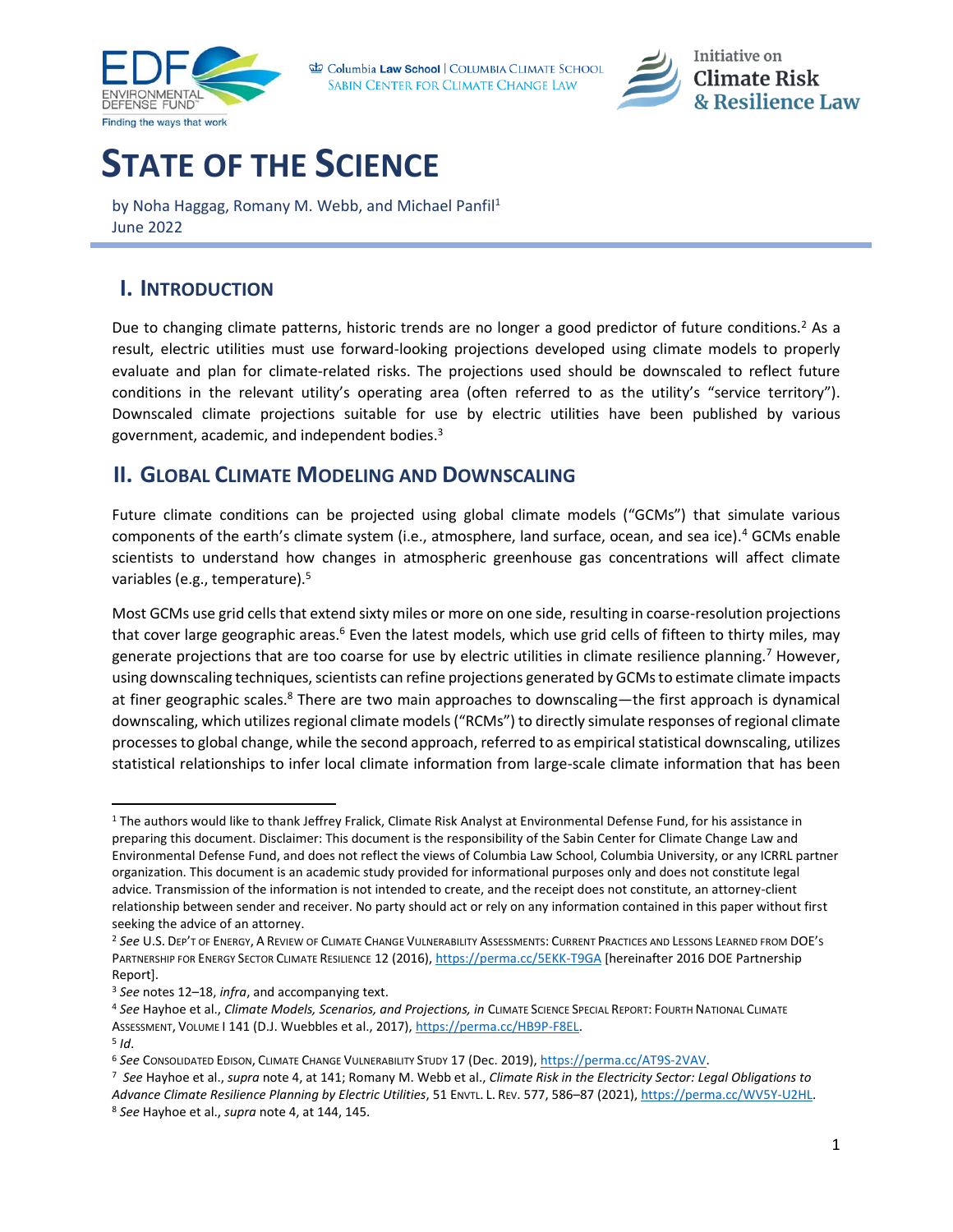produced by GCMs.<sup>9</sup> Using these techniques, scientists can produce highly granular climate projections, in some cases with spatial scales below 2.5 miles, and even as fine as 0.6 miles.<sup>10</sup> Probability distributions can be attached to downscaled projections to enable an assessment of the relative likelihood of different climate outcomes.<sup>11</sup>

Downscaled projections have been published by various government, academic, and independent bodies. For example:

- The U.S. Department of Energy has partnered with the National Aeronautics and Space Administration and National Oceanic and Atmospheric Administration to make available zip code-level temperature projections and county-level precipitation and sea level rise projections in formats that can be readily inputted into models and other systems used in utility planning.<sup>12</sup>
- <span id="page-1-0"></span>• The U.S. Geological Survey has partnered with the College of Earth, Ocean, and Atmospheric Sciences at Oregon State University to develop a "Regional Climate Change Viewer" that includes downscaled projects for over 60 climate variables, including air temperature and precipitation.<sup>13</sup>
- The U.S. Bureau of Reclamation has partnered with multiple universities and non-governmental organizations to develop downscaled projections for climate change impacts on hydrology, ecosystems, and energy demands across the U.S.<sup>14</sup>
- The University of California Berkeley, with support from the California Energy Commission and California Strategic Growth Council, has developed the Cal-Adapt tool, which provides projections for average annual maximum and minimum temperatures, precipitation and drought, extreme weather, wildfire and sea level rise in California under two climate change scenarios.<sup>15</sup> The projections show future conditions at 3.5 square mile increments.<sup>16</sup>
- The New York City Panel on Climate Change and New York State Energy Research and Development Authority have published downscaled projections for key climate parameters in New York.<sup>17</sup>
- <span id="page-1-1"></span>• Projections for many other regions are available in academic publications and commercial databases.<sup>18</sup>

<sup>9</sup> *See id.*

<sup>10</sup> *Id.* at 144.

<sup>11</sup> Webb et al, *supra* note [7,](#page-0-1) at 586–87.

<sup>12</sup> *See Energy Data Gallery*, U.S. CLIMATE RESILIENCE TOOLKIT[, https://toolkit.climate.gov/topics/energy/energy-data-gallery](https://toolkit.climate.gov/topics/energy/energy-data-gallery) (last updated Sept. 24, 2019).

<sup>13</sup> *Regional Climate Change Viewer*, U.S. GEOLOGICAL SURV.[, http://regclim.coas.oregonstate.edu/visualization/rccv/index.html](http://regclim.coas.oregonstate.edu/visualization/rccv/index.html) (last visited April 29, 2022).

<sup>14</sup> U.S. Bureau of Reclamation et al., *Downscaled CMIP3 and CMIP5 Climate and Hydrology Projections*[, https://gdo](https://gdo-dcp.ucllnl.org/downscaled_cmip_projections/#Welcome)[dcp.ucllnl.org/downscaled\\_cmip\\_projections/#Welcome](https://gdo-dcp.ucllnl.org/downscaled_cmip_projections/#Welcome) (last visited April 29, 2022).

<sup>15</sup> *About Cal-Adapt*, CAL-ADAPT[, https://cal-adapt.org/about/](https://cal-adapt.org/about/) (last visited April 29, 2022); *Climate Tools*, CAL-ADAPT, [https://cal](https://cal-adapt.org/tools/)[adapt.org/tools/](https://cal-adapt.org/tools/) (last visited April 29, 2022).

<sup>16</sup> *See Climate Tools*, CAL-ADAPT[, https://cal-adapt.org/tools/](https://cal-adapt.org/tools/) (last visited April 29, 2022); *Get Started*, CAL-ADAPT [https://cal](https://cal-adapt.org/help/get-started/climate-data-and-other-data-on-caladapt)[adapt.org/help/get-started/climate-data-and-other-data-on-caladapt](https://cal-adapt.org/help/get-started/climate-data-and-other-data-on-caladapt) (last visited April 29, 2022);

<sup>17</sup> Radley Horton et al., *Climate Change Adaptation in New York City: Building a Risk Management Response, Chapter 3: Climate observations and projections,* 1196 ANN. N.Y. ACAD. SCI. 41 (2010),

[https://nyaspubs.onlinelibrary.wiley.com/doi/10.1111/j.1749-6632.2009.05314.x;](https://nyaspubs.onlinelibrary.wiley.com/doi/10.1111/j.1749-6632.2009.05314.x) N.Y.C. PANEL ON CLIMATE CHANGE, CLIMATE RISK INFORMATION 2013: OBSERVATIONS, CLIMATE CHANGE PROJECTIONS, AND MAPS (2013)[, https://perma.cc/YX5L-7UDK;](https://perma.cc/YX5L-7UDK) Radley Horton et al.,

*New York City Panel on Climate Change 2015 Report, Chapter 1: Climate Observations and Projections*, 1336 ANN. N.Y. ACAD. SCI. 18 (2015)[, https://nyaspubs.onlinelibrary.wiley.com/doi/10.1111/nyas.12586;](https://nyaspubs.onlinelibrary.wiley.com/doi/10.1111/nyas.12586) Jorge F. Gonzalez et al., *New York City Panel on Climate Change 2019 Report, Chapter 2: New Methods for Assessing Extreme Temperature, Heavy Downpours, and Drought*, 1439 ANN. N.Y. ACAD. SCI. 30 (2019), [https://nyaspubs.onlinelibrary.wiley.com/doi/10.1111/nyas.14007.](https://nyaspubs.onlinelibrary.wiley.com/doi/10.1111/nyas.14007)

<sup>18</sup> *See, e.g.*, Liang Ning, *Probabilistic Projections of Climate Change for the Mid-Atlantic Region of the United States: Validation of Precipitation Downscaling during the Historical Era*, 25 J. CLIMATE 509 (2012); FOUR TWENTY SEVEN, PHYSICAL CLIMATE RISK APPLICATION (2020)[, https://perma.cc/V5ZM-](https://perma.cc/V5ZM-%2037XL) 37XL